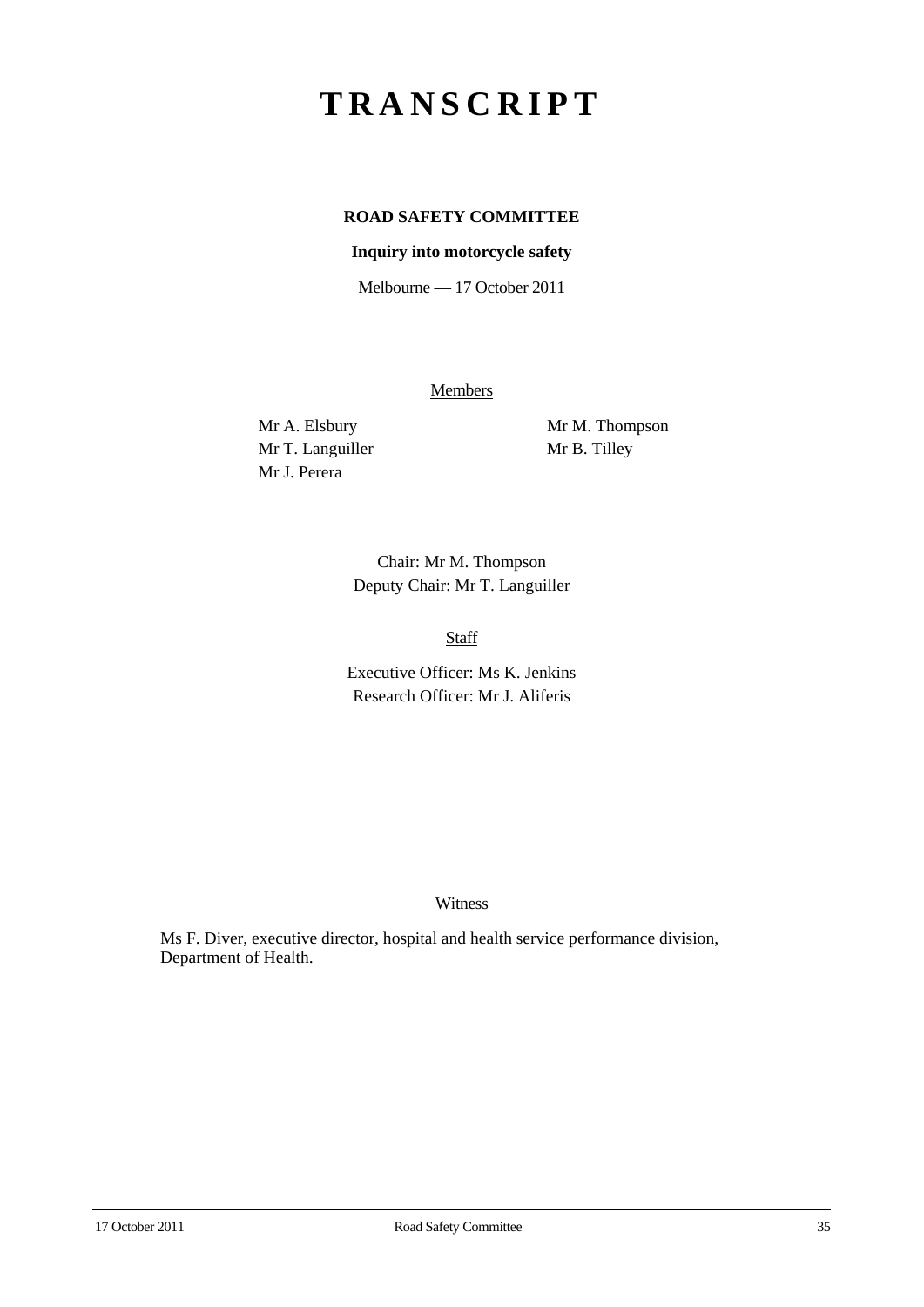**The CHAIR** — Colleagues, ladies, gentlemen and submitters to the inquiry, thank you for attending today. I welcome you today to the Victorian Parliament's Road Safety Committee inquiry into motorcycle safety. The committee has received 68 written submissions since releasing the terms of reference and inviting submissions. We are grateful to see you today, and thank you for the report that you submitted earlier this morning.

You are reminded that anything you say or publish before the committee today is protected by parliamentary privilege. However, once you leave the hearing, anything you say or publish outside the room is not so protected. Hansard will be recording today's proceedings and will provide a proof version transcript so that any typographical errors can be corrected. I note there are many observers in the room, and I ask them to ensure that their mobile phones are turned off. They should note that no recording of the proceedings is allowed. I ask those in the background to keep noise to a minimum.

I welcome you, Ms Diver, and invite you to speak to your submission, following which we would like to ask a few questions.

**Ms DIVER** — Sure. Thank you very much for the opportunity to attend. Just to be clear, I am an executive director in the Department of Health with responsibility for health service performance, which, amongst other things, is all about hospital funding, performance and also acute program policy, which includes the trauma system. My contribution today will really be about the treatment services for motorcycle-related injuries across the system.

I have prepared a dozen or so slides, hard copies of which have been circulated to you, and I thought that might be the best way to give you an overview of the system from my point of view. Feel free to stop me along the way if there are questions, and I am happy to take any questions at the end. If people are happy with that, I will proceed.

What I thought I could do is talk about the role of the department, talk a little bit about prevention, treatment services and information funding, and provide a high-level summary of trends in hospital activity. As I am sure many of you are aware, the Department of Health is responsible for policy, planning, funding and performance monitoring of public health services, but of course we have a role in public health functions, particularly prevention, which you would be most interested in.

Health services in Victoria are provided in both the public and private sectors, but of course the Department of Health has a particular role with public health services, and our public health services operate under a devolved governance arrangement, with their own boards. The Department of Health has a policy, planning, funding and monitoring role but the day-to-day management of health services is the responsibility of health service management under boards that are appointed by the Minister for Health. I can talk about the broad system and then you may have more specific questions about how the system operates, and I understand that other people will be presenting to you such as the Alfred hospital in relation to the specifics of day-to-day operations.

The next slide is headed 'Prevention'. It is worth noting that the public health and wellbeing plan was released in September this year — just last month — and I am very happy to provide a copy to the committee. The public health and wellbeing plan outlines a range of overall prevention activities to promote the overall wellbeing of Victorians. In the plan there is a statement, which I have quoted, which determines that there will be an injury prevention plan developed over the next 12 months. This is a new piece of work that the department has established that will be undertaken as the development of this injury prevention plan — and transport-related accidents are part of that intervention plan. It is something that will be undertaken as a whole-of-government thing and not just with the Department of Health and particularly alongside local government. But clearly the TAC and VicRoads have a role in that as well, so that is on the prevention side.

On the treatment side, which I am much more directly accountable for, I am not sure whether others have spoken to you about the Victorian state trauma system. It is about a decade old. There was a review of trauma systems back in the late 1990s which oversaw and recommended some significant changes to the way trauma services were provided in Victoria. The Victorian state trauma system provides for a very clearly established role delineation system where we have established levels of service. We have major trauma services and then we have other trauma services. The Alfred and Royal Melbourne hospitals are the major adult trauma services; the Royal Children's Hospital being the paediatric trauma service. We have two specialist trauma services — at the Austin for spinal and St Vincent's for microsurgery. The system of having major trauma services was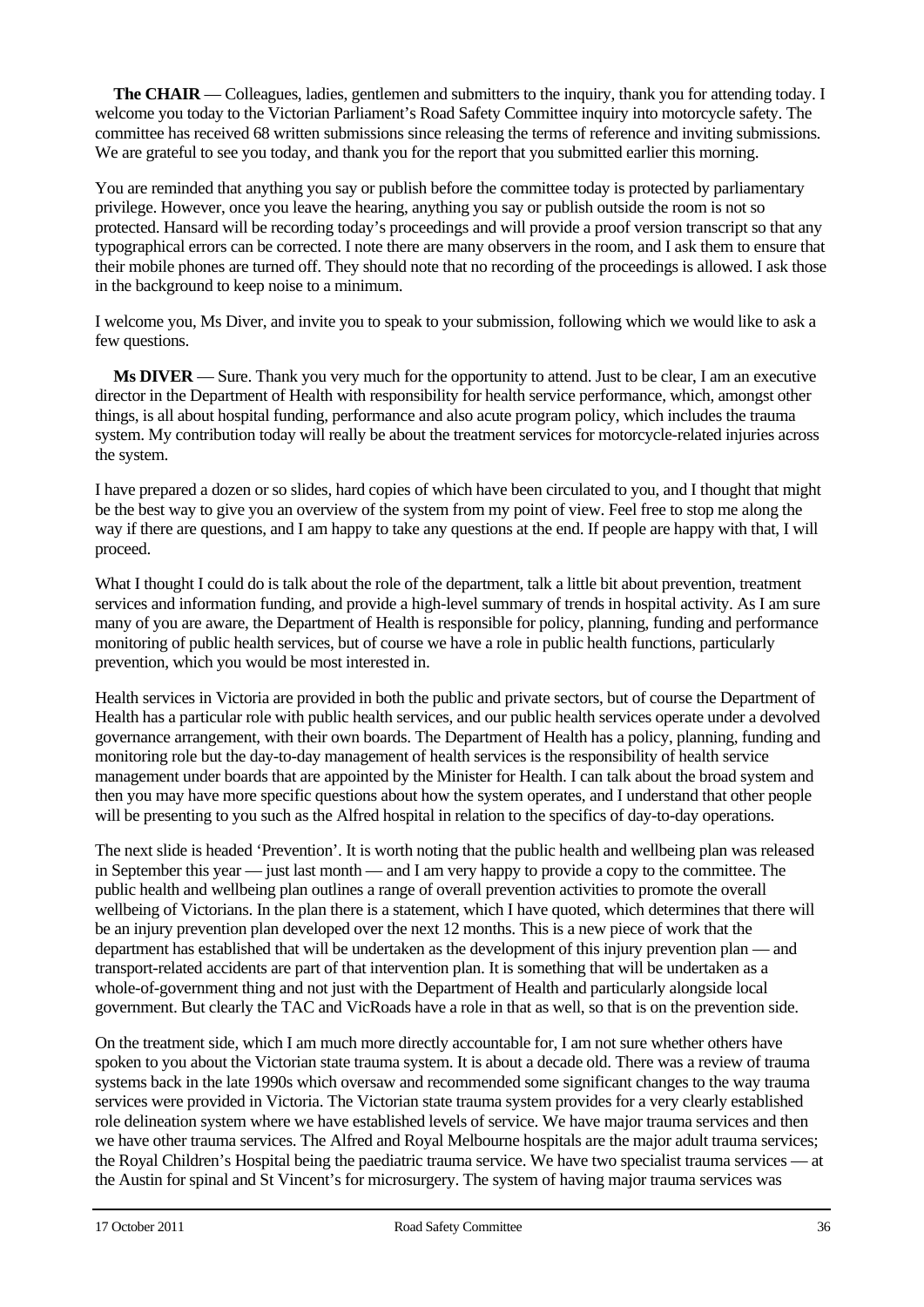developed in line with some evidence that showed there was some avoidable mortality in trauma services and that if we defined a particular framework of where major trauma patients should be treated, then we would reduce that avoidable mortality.

Ten years later I would have to say that in terms of its system Victoria is held up as a pretty good system, where we have been able to show that we have had improvements, as in a reduction in mortality and morbidity-related to trauma, and that on an international scale we operate favourably when compared to other major trauma services in the world.

One of the significant changes in the trauma system was this moving of major trauma patients to major trauma services with a target of 75 per cent who should attend a major trauma service rather than a local service, and we are now exceeding that target. The latest data I have seen shows that we are achieving 82 per cent of major traumas appearing at one of those trauma services. That may be primary attendance, so it might be from the site of an incident straight to a major trauma service or it might be a secondary transfer, so they may go to their closest hospital and then be transferred to a major trauma service.

As part of the major trauma service there have been a number of collaborations with the Transport Accident Commission, and one of them in particular is the development of the registry, which I will talk a little bit about in a little while just to give you a sense of what information and data we have that you may be interested in and that you could seek further information about — and we have provided a high-level summary of the data. You may or may not be aware that hospital activity is captured through a number of major standardised datasets. These are national datasets using national definitions. They're generic in nature because they are major national datasets. It is the basis of our payment system to hospitals. But for some particular specialties we have registries. They are known as clinical registries. For example, there is one for cardiac and there is one for vascular, but there is also one for trauma. The trauma registry is what arose out of that review in the late 1990s and the development of the new Victorian state trauma system. We have an extremely well-developed registry for trauma services, which produces an annual report that I am very happy to provide to the committee. It has been producing an annual report now for nearly 10 years.

The other data we have is our emergency department data, which collects presentations to emergency departments in public hospitals only. We also have the admitted dataset, which collects admissions to hospitals — that is, admitted to an in-patient bed for both public and private. It is fair to say that the data collection is more robust for public health services, because that is the basis on which we pay public health services, so it is a pretty strong dataset. Activity on public hospital performance is available on that particular website that was released earlier in the year, but the department also provides an inquiry help service to respond to requests for data, and the details of that are also contained there. We often provide information to Victoria Police or WorkSafe or the TAC.

Moving on to the next page, the state trauma registry, which was established in 2001, monitors the activity, performance and effectiveness of the state trauma system in both public and private hospitals. The trauma registry is based at Monash University. Professor Peter Cameron is the director of the trauma registry, and he is a clinician and ED physician. It is co-located at the Alfred hospital. It is a separate registry which is funded jointly by the TAC and the Department of Health. That is the way the Department of Health monitors the functioning of the trauma service, but clinicians also use the trauma registry for research and service improvement work. We also provide that data to the Transport Accident Commission.

I will keep moving along to funding arrangements. There was a question put to us by the secretariat or through the terms of reference about the funding arrangements and perhaps some of the costs and the position of motorcycle-related trauma. Just in case people are not aware, hospitals are funded on an output basis; it is a casemix payment system — or else it is a combination of casemix, bed day rates and fee-for-service arrangements. Essentially there is a very large costing system. That costing system feeds into the development of casemix payments for like groups of patients, who are often called DRGs, which is diagnostic-related groups.

That is the way we fund public hospitals. We determine the casemix payments, so for a hip replacement the costing is all built in. A hip replacement is X, a hysterectomy is Y or a maternity patient is Z, and that is the case payment. That is for public patients. For private patients there is a different arrangement because of the private insurance arrangements. The private insurers pay a bed day fee or a casemix payment, and then the medical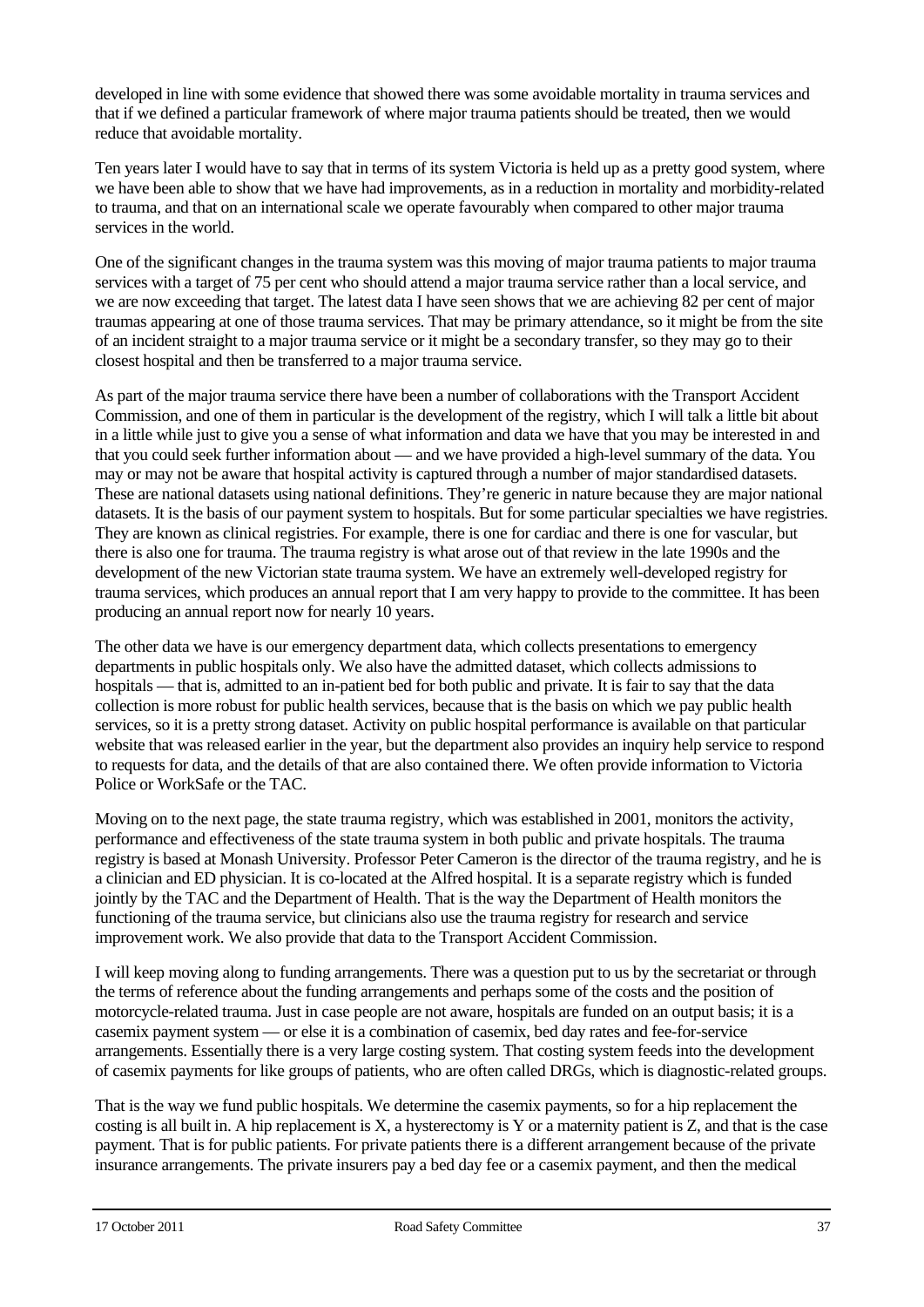staff are able to operate on a fee-for-service basis using the commonwealth medical benefits schedule as the guide.

The TAC as an insurer operates a bit like a private health insurer, so the funding arrangements for TAC to hospitals are slightly different to public patients. For public patients the Department of Health, from state government appropriations, will pay hospitals casemix payments. For Transport Accident Commission patients the Transport Accident Commission pays the Department of Health a rate for the casemix payment, excluding the medical fees. That casemix payment is based on our costing system and is determined with independent advice, most recently from KPMG, and it has complexity loadings and CPI. That rate is agreed upon between the TAC and the Department of Health, and then we pay that payment to a health service based on the actual activity. Medical staff operate on a fee-for-service basis and directly invoice the Transport Accident Commission. There are some subacute and rehabilitation payments that are also billed directly to the Transport Accident Commission.

It sounds like a complex arrangement, but it actually works reasonably well in most instances. There are also some other payments that are embedded in the system that the Department of Health will pay using the TAC funding — so performance incentives. For example, when the state trauma system was established an additional payment was paid to small rural or other metropolitan hospitals when they transferred a patient to a major trauma service to reflect the cost of transferring the patient and to encourage those health services to move the patients to a major trauma service. There is some specified funding for the major trauma services to help them meet the cost of providing the leadership role across the sector.

In terms of the cost of individual patients treated, this presentation outlines that the TAC WIES — WIES is our case payment — has a WIES weighting of 1.9, so it is a weighted case payment, and really what that last dot point is saying is that the TAC WIES was 1.9 compared to an average WIES for all other patients. It just shows you that the TAC patients are much more complex patients and are more than double — nearly three times the cost of an average patient in a public hospital.

I will keep moving on to the data. The two datasets held by the department are the admitted episode dataset and the emergency minimum dataset, which I described to you earlier. That lists the data that we have provided to the secretariat separately. This data gives a detailed analysis of the last five years, which can really talk about activity, a little bit about the disposition or the discharge destination and what the cause of the original injury was.

I will move on to trends and hospital activity. Surprisingly to me, the number of presentations to public hospital emergency departments is actually only about 5000 per annum and has not necessarily increased in the last five years. The number of admissions to all hospitals in the last year for which we have complete data — that is, 2009–10 — was 3310, and that had increased. The growth in the increase in admissions was at the major trauma hospitals and the private hospitals, but the private hospitals were operating off a very low base with a very small number of admissions — only 200. I should just point out that admissions are all admissions for motorcycle-related injuries — that is, a patient who gets to inpatient bed. Major trauma is a subset of all admissions and is only the more serious cases. For the last year that we have complete data, which is 2009–10, there were approximately 300 of those patients.

We move to the next page, and the trauma registry data shows us that motorcycle accidents are ranked third in the 10 most common mechanisms of injury for major trauma patients. Whilst there has been no change in the overall incidence of motorcycle-related major trauma, the most significant change that we can find in the data is the incidence of off-road motorcycle-related injury, which has increased. The incidence of on-road injury appears to be stable or reducing in some age groups, but the off-road motorcycle-related injury appears to be increasing. It is true to say that in some of the datasets the mechanism of injury is not always completed, which makes it a little difficult to analyse the data.

Not surprisingly the majority of admissions related to motorcycle accidents are for males aged 16 to 49 years, but in fact the biggest growth in the admissions was in the older age group of 50 to 74-year-olds. There has also been a reduction in the number of admissions of children aged 0 to 15 years old.

I think I am nearly at the end of the data. The last two slides reinforce the point that there are some problems with the dataset and that in the dataset the specification of the motorcycle accident — that is, whether it is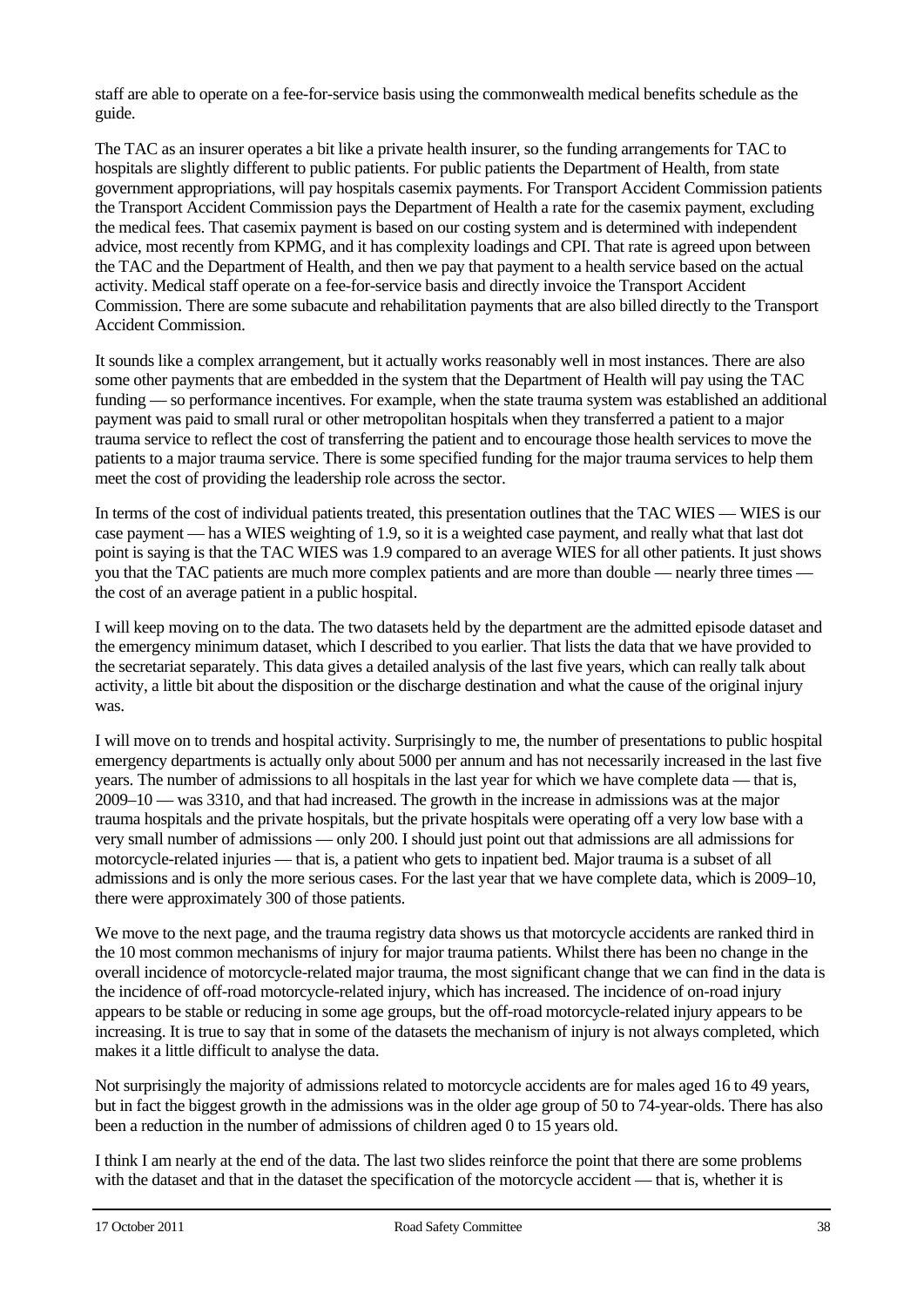on-road or off-road — was only identified in 50 per cent of the cases. The data is improving, but it does show that in the 50 per cent of cases where it was identified whether it was an on-road or off-road accident it was the off-road accidents that had increased more significantly.

The final point to make is that off-road accidents accounted for 58 per cent of the hospital admissions, which was almost twice as many admissions as those that resulted from on-road. The simple message to come out of that is that if you have an off-road accident, it is more likely to be more serious because you are more likely to have an injury. Those are the ones that are growing.

**The CHAIR** — Could you just clarify the statistic that off-road motorcycle accidents accounted for 58 per cent of hospital admissions?

**Ms DIVER** — Motorcycle-related admissions.

**The CHAIR** — Right. I thought I had a hold-the-front-page story for the *Herald Sun*!

**Ms DIVER** — No. My apologies. Off-road motorcycle accidents accounted for 58 per cent of hospital admissions related to motorcycle accidents. I am just making sure that is very clear.

**Mr LANGUILLER** — Thank you so much for your submission; it is a good one. It provides very important information for the committee. We note in your submission that the number of acute admissions for off-road motorcycle accidents is significantly greater than the number for on-road motorcycles — 4269 off-road versus 2835 on-road — yet the Transport Accident Commission thinks that the TAC's clients are generally on-road riders. Can you help us to understand the discrepancy?

**Ms DIVER** — Regarding off-road and on-road, the TAC is probably in a better position to answer you than I am, but my understanding is that the TAC does not cover care for off-road motorcycle accidents so the TAC would not have that data. The TAC only covers on-road accidents or 'traffic accidents', as I think they are described.

**Mr LANGUILLER** — By way of supplementary, what would happen if a person turned up and that person had an on-road injury? Would they be referred to the TAC via the same method?

**Ms DIVER** — Correct.

**Mr LANGUILLER** — And if the injury happened to be off-road, would it be treated and covered in terms of costs by the hospital, private insurance or other arrangements?

**Ms DIVER** — Correct. When a person with a transport-related injury arrives in a hospital a claim is lodged with the Transport Accident Commission. If accepted by the Transport Accident Commission, their care would be covered by the Transport Accident Commission, and that process of the Transport Accident Commission funding the department and us then funding the hospital based on the Transport Accident Commission arrangements would occur. If the person arrives in an emergency department with an injury — for example, an off-road motorcycle injury, which is not covered by the Transport Accident Commission — that patient will be treated in a public hospital as either a public patient or a private patient.

**Mr LANGUILLER** — Can I clarify this further? What is the basis, what is the knowledge and what is the understanding of the emergency department in terms of what constitutes off-road? I am not sure, and I am not sure that the TAC is sure of the definition. I know how it happens in emergency departments; it all happens very quickly, I understand that. Do you know?

**Ms DIVER** — It is a matter of a claim being made to the Transport Accident Commission that then accepts or rejects the claim based on whether it is part of its criteria for accepting the claim.

**The CHAIR** — There would be separation at the start, because it could be a TAC claim or a WorkCover claim if the person had been at work or even had an on-farm sort of accident, which is in a sense off-road. If they were working, there would be a WorkCover element to it. There is a third category of the recreational, off-road, dirt-track rider. Your advice is that that person would not be a TAC or WorkCover case. They would therefore be a public health patient or a private health patient. There is a separation between the two.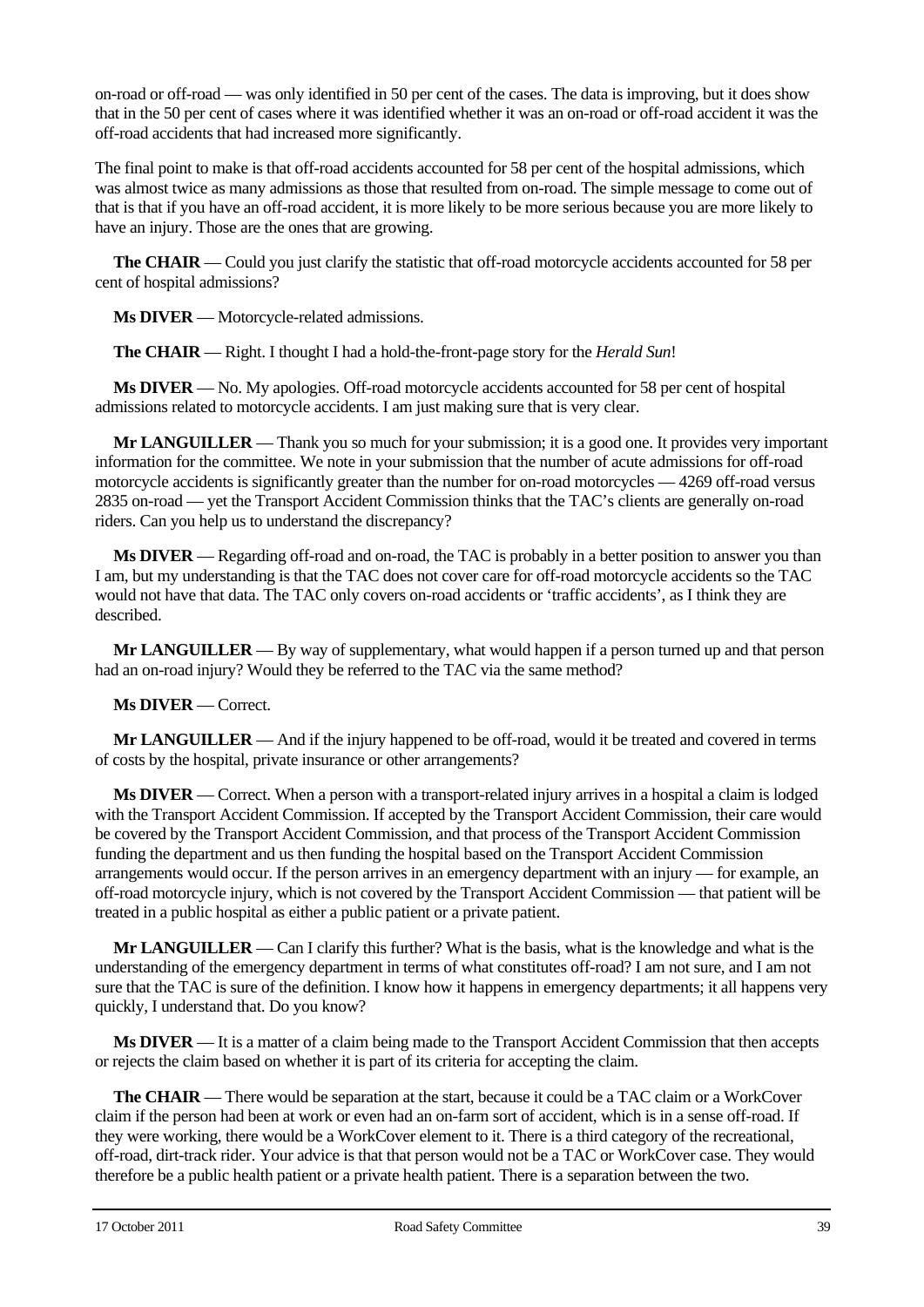#### **Ms DIVER** — Correct.

**Mr TILLEY** — I am trying to think whether we have covered it sufficiently. Specifically my question relates to costs. In your submission you have not been able to provide the cost of motorcycle trauma as a whole figure. The committee has asked the department to provide the committee with that information. Has the department quantified the cost of motorcycle trauma specifically compared to other incidents of trauma, and if you have, are you able to provide that information to this committee?

**Ms DIVER** — I can take that on notice. I am sorry I have not been able to provide enough detail to you today, but I am happy to explore providing more detailed data on the total cost of motorcycle trauma. What I can say is that we can derive some of that information. If I make an assumption that motorcycle trauma is approximately the same as all TAC trauma, then the least weight of those patients is approximately \$8000 to \$9000 a case. I can multiply that by the number of admissions, then I can come up with some data. I can come up with some total costs, but it is derived from making assumptions between datasets. That is something we probably can do.

We can certainly give you some costing data. If you are interested in much more detail about data and trends, whilst I can give you relatively high-level data and certainly access to the information, Professor Peter Cameron, the head of the trauma registry, is probably somebody I expect the committee would like to have some engagement with because he is the head of the trauma registry. He has also published in journals on motorcycle-related trauma an article which I can leave for you if you would like me to.

**The CHAIR** — That would be very helpful, thank you.

**Ms DIVER** — There was a journal article entitled 'Motorcycle-related major trauma: on-road versus off-road incidence and profile of cases'. That was published in 2010 in the *Emergency Medicine Australasia* journal.

**Mr TILLEY** — If a patient presents at a public hospital as a result of a vehicle crash, in particular a motorcycle, is there a difference between presenting there and having some minor treatment and not being admitted? Would the data be captured only if you are admitted after treatment?

**Ms DIVER** — Yes. What you have picked up is that there is a dataset for emergency departments, and that dataset operates only for public hospitals. The private hospitals that have emergency departments do not contribute to that dataset. For emergency departments you turn up, get treated and maybe go home or maybe get admitted. That dataset covers our, now 40, 24-hour emergency departments.

**Mr TILLEY** — What we are missing is somewhere in excess of 2500 incidents of motorcycle crashes. Somewhere that is missing in all of this; somewhere it is not being captured. In your evidence you said to us that there were approximately 5000 whereas in fact off-road there are 4269 and 2835. That figure of 5000 per annum is somewhere short of around 2000.

**Ms DIVER** — What we are talking about is the difference between arriving in an emergency department and having treatment and then going home. But 3000 of those 5000 are actually admitted to hospital. Five thousand people turn up in emergency departments; they stay in the emergency department, they have some treatment within the emergency department — possibly minor treatment such as an X-ray or something fairly simple — and then they are discharged. Of those 5000, 3000 go on to have a hospital admission and go into a ward bed.

# **Mr TILLEY** — Yes, all right.

**Ms DIVER** — The 3000 is a subset of the 5000. What we are missing, if you are looking for missing data, is patients who present to private hospitals. I do not have that data. However, the admissions to private hospitals are very low. Whilst there has been an increase in admissions to private hospitals, they are very low — 255 admissions to private hospitals in 2009–10 for motorcycle-related trauma out of 3310.

**Mr TILLEY** — Thank you.

**Ms DIVER** — Does that help?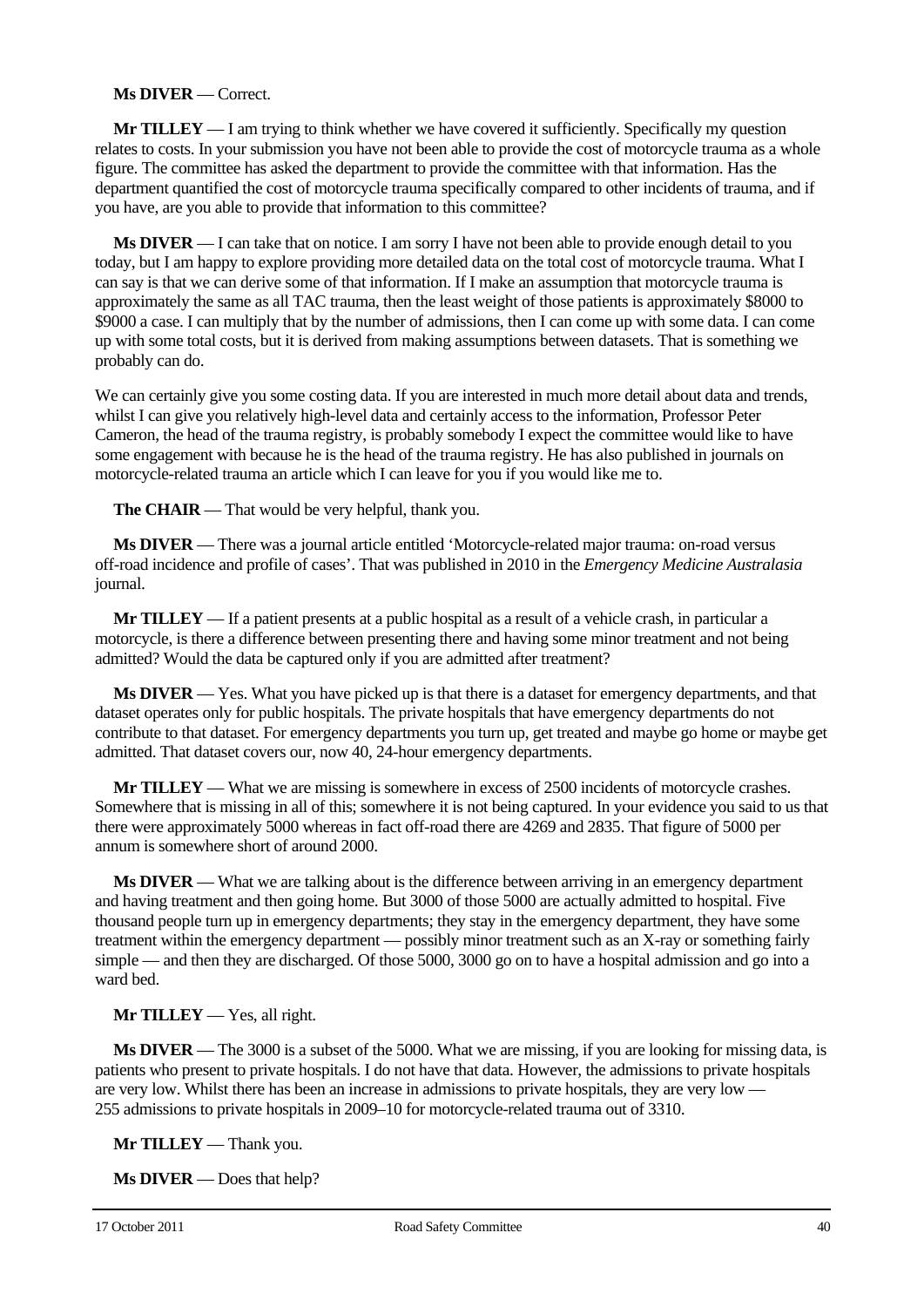## **Mr TILLEY** — Yes, it does.

**Mr ELSBURY** — On that particular issue of the data, even though it is perceivably quite a small amount that we are losing, would the Department of Health be happy to report motorcycle incidents or injuries to a central authority — whether that be the TAC or Victoria Police — so that we have a repository for all of that data and that becomes mandatory for any health provider? Technically I could see my GP and say, 'I have come off my bike out in the paddock. Can you have a look?'. He removes something, stitches it up and off I go again.

**Ms DIVER** — In theory, capturing all that data would be helpful. What we have, I think, managed to do is have a very good dataset for major trauma rather than necessarily the dataset for absolutely all trauma. I guess the committee would need to make a decision about the benefit of the data burden — the cost of collecting data for everybody who goes to their general practice and to private EDs — and the level of depth of information that would be required to be collected for all trauma as opposed to what we have focused on, which is major trauma. Major trauma is where most of the cost and burden is for patients who are affected by motorcycle-related accidents. There is a balance there.

We have, I think, quite a deep dataset on major trauma. We have information from our 40 emergency departments on minor trauma in relation to all the presentations that arrive. Yes, it is true that in general practice and private hospitals there would be another number of patients, but I would put it to you that it is probably on the minor end of treatment. If people did turn up to their general practice for something that required some intervention and had a burden, then they are likely to require hospital admission so they would be scooped up in that next round of data.

**Mr LANGUILLER** — Just to be absolutely confident, I am assuming that all agencies use the same definition. So when you talk about major trauma, VicPol, TAC and VicRoads would be using the same definition. With respect, we are not necessarily comparing pears with apples or whatever else we may be comparing with. Is that correct?

**Ms DIVER** — Sure. Certainly in the health system the definition of major trauma is well defined. There are particular criteria of an injury's severity score: urgent surgery, required intensive care and threat to life or limb. There is a defined major trauma definition. I cannot tell you if VicRoads or TAC use that for any other analysis, but certainly in the health-related analysis, that is the definition of major trauma. TAC part funds the trauma registry and so it is across the detailed definitions, but that might be different from how VicRoads describes accidents. Not all accidents have injuries. If you look at VicRoads data — when I look at their submission they have a much bigger number, but that is because not all motorcycle accidents result in an injury. Of those that have an injury, not all of them go to an emergency department, then not all of them end up being admitted and then not all of them are major trauma. You get down to a subset in the end of about 300, I think, from memory, major trauma cases for motorcycle-related incidents in a year in Victoria, but the cost of those is very high because those are the patients at the very complex end.

**Mr LANGUILLER** — So your definition, if I may say, is clinically based?

**Ms DIVER** — Correct.

#### **Mr LANGUILLER** — It is not cost based?

**Ms DIVER** — Correct. It is clinically based to determine which patients would get the most benefit out of being transferred to a major trauma service as opposed to any hospital and that is because the concentration of skill, resource, response and experience at a major trauma service is going to be much better than at a local health service. Having treatment at any of the emergency departments across Victoria is fine for most patients, but some specialty patients should move to the next level of care. For the purposes of that care there was a major piece of work done in the late 1990s, the ROTES review, that determined the injury severity score and those criteria that would move those patients to the next level of care. It said that the aim should be that 75 per cent of patients should get to a major trauma service. So the whole system was reoriented to get those patients to a major trauma service and give the major trauma services a role in ensuring that skills were maintained at local emergency departments so that they could be a primary response — you know, sort of a patch up — and then move to the next level of care.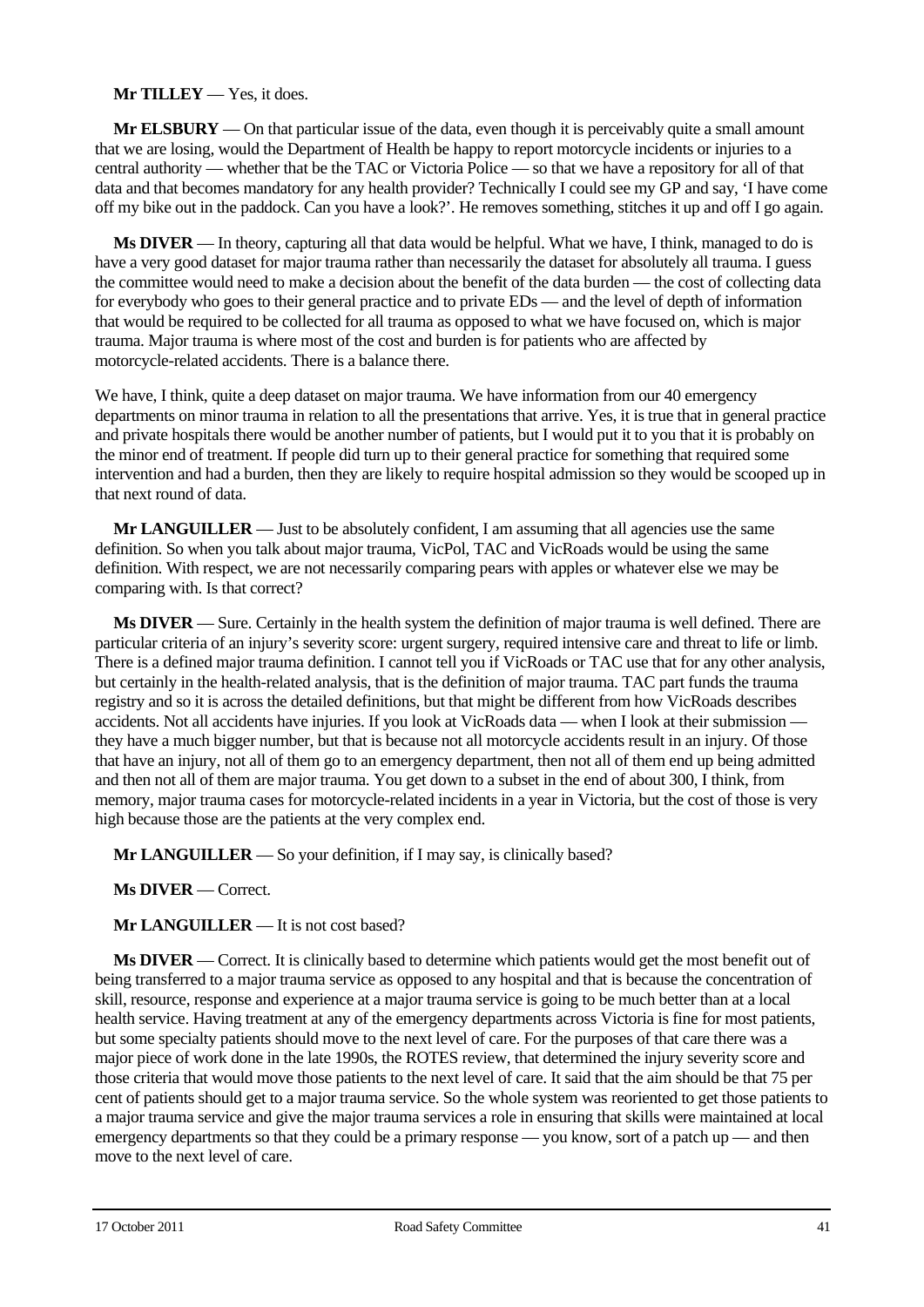**Mr LANGUILLER** — Your referral to a major centre would not be determined by whether the patient is under TAC or WorkCover. That is irrelevant; it is just clinically based?

**Ms DIVER** — That is a second-order issue. It is all about the clinical.

**Mr LANGUILLER** — Thank you.

**Mr PERERA** — Does the trauma service do more than a normal health service? Other than directly treating the patient, are there other aspects of it?

**Ms DIVER** — The major trauma service's role is particularly about the concentration of particular expertise and the multidisciplinary team. They are treated by not just a surgeon, but by a surgeon, a physician, an ED physician and an intensive care physician. It is about the multidisciplinary team and the access to immediate resources, so that is MRIs, CT scanners, theatre, treatment protocols and expertise. That is at the very acute end. Then of course there is the intensive care and ward-based care, but also importantly there is the follow-up care. Rehabilitation is an area in which there is also some specialisation and rehabilitation. Perhaps that is one area where there is a divergence of pathways for TAC patients and public patients, where TAC patients may have their rehabilitation in the private sector funded by the Transport Accident Commission but public patients will have their rehabilitation in the public sector, unless they have their own private insurance. Then of course TAC provides beyond hospital care. That is not my area of expertise, but TAC does have lifetime care for patients with injuries, whereas a public patient will go into the disability sector if they need long-term care.

**Mr PERERA** — Talking about the cost, does the type of motorcycle and the type of riding, off-road or on-road, have a bearing on the cost of treatment?

**Ms DIVER** — I will probably have to take that on notice, but I understand that there is some difference in the clinical profile of off-road motorcyclists, with increased head injuries in off-road. That is probably something that I would suggest someone like Peter Cameron from the registry would be able to give you a much better sense of, the clinical profile of the injuries of on-road and off-road. That is one contributor. The cost of the treatment of on-road and off-road is really secondary to what the clinical profile is and the rate of growth of the volume of injuries.

**Mr PERERA** — And on the type of vehicle or type of motorcycle?

**Ms DIVER** — I do not have that information.

**Mr PERERA** — The other thing is that you mentioned that motor vehicle accident patients are three times more costly than normal patients.

**Ms DIVER** — Correct.

**Mr PERERA** — Here you are comparing patients with the same injuries?

**Ms DIVER** — No. It is the average cost of all admissions to Victorian public hospitals, compared to transport accident costs — all transport accidents, not just with motorcycles. The only point I am making there really is that people with transport-related injuries are very costly because they are more complex than your average patient.

**Mr PERERA** — Whether it is on-road or off-road, because TAC does not cover off-road?

**Ms DIVER** — Correct. I have not got the information for comparing on-road to off-road, but if that is an area that you are particularly interested in, then I am very happy to go back and see what additional information we can provide to you.

**Mr PERERA** — That would be good. Thanks.

**Mr ELSBURY** — Accepting the fact that the key role of health in this inquiry is unfortunately to either put people back together again or get them back up and walking again, does the Department of Health have any initiatives that are aimed at reducing motorcycle trauma?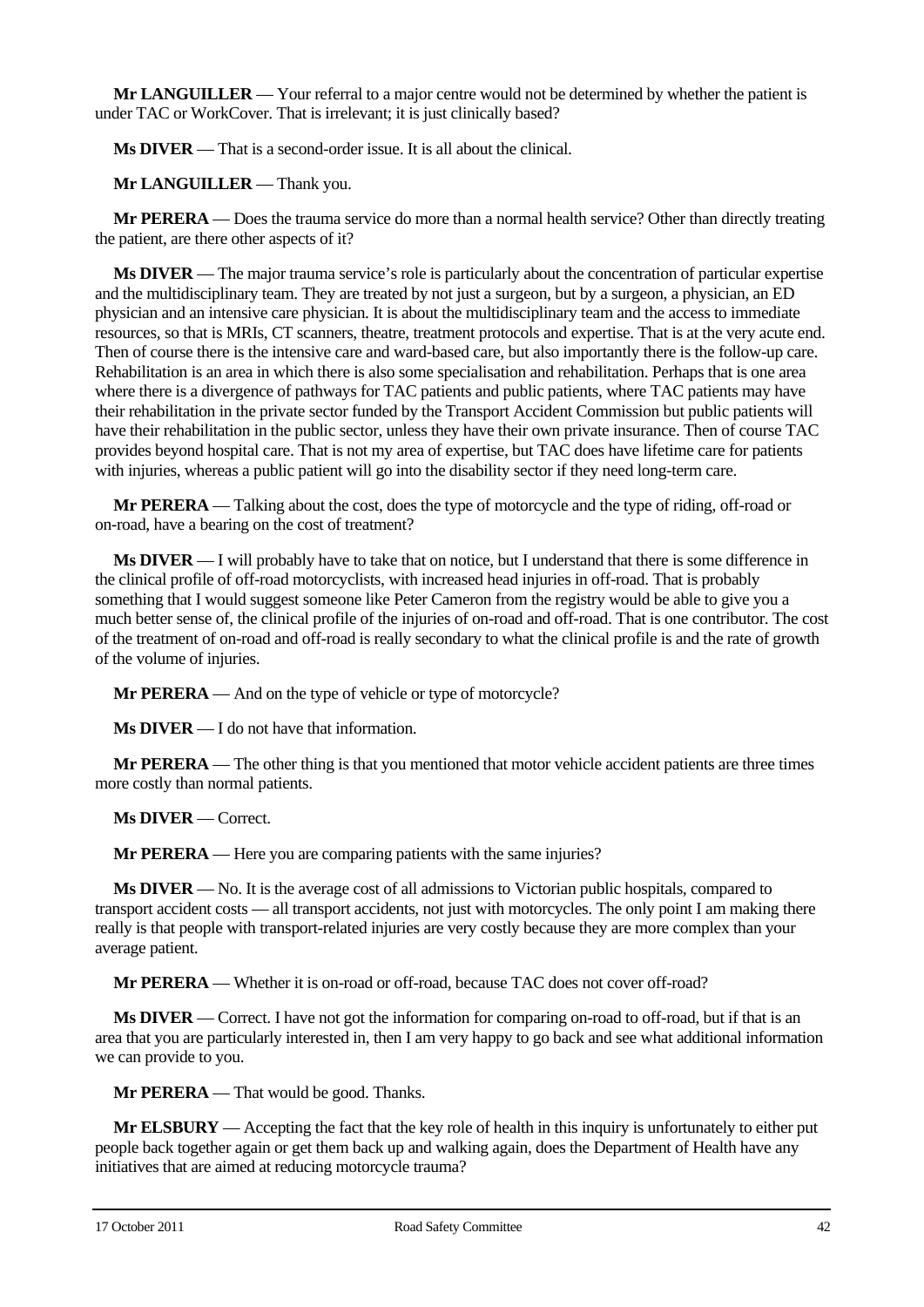**Ms DIVER** — There are a number of areas that have been working on injury prevention. You will be familiar with the Monash University Accident Research Centre, I am sure. There have been in the past some initiatives around Kidsafe. There have been very small-scale projects funded by the department, but I think what we have really got now is articulated in the public health and wellbeing plan, a plan to do an injury prevention plan, which is broader than transport but includes transport-related injuries.

**Mr LANGUILLER** — I am very cognisant that there is only so much that an emergency department can do in terms of data collection, but I am sure you appreciate that we need the best and most data collection that we can have to make provision for and develop good policy. For example, when a rider turns up at an emergency department, let us say, would the data collected read, 'Rider wearing helmet, safety gear and boots', as distinct from another rider wearing helmet, a lovely Collingwood Football Club jersey and thongs? Would that kind of information be in that data-collecting exercise?

**Ms DIVER** — The routine data collection is generally more high level and of a general nature, rather than whether they were wearing thongs or not and did they have on a T-shirt or a leather jacket, which I think is where you were heading. That kind of information is more likely to be examined as part of research that is undertaken on a sample basis or from time to time — for example, the piece of work that was undertaken by Peter Cameron and the trauma registry that was published in a journal. Looking at trends over time or differences between different patient groups or different outcomes for different patient groups are less likely to be collected on a routine or regular basis, partly because of the data burden and the cost. That is where data collections like the registry become a quite useful source of detailed information. They can go and collect all that information, so that is probably where I would suggest it is most likely to be found.

That is an area that is probably worth exploring with research. Researchers love to collect lots of data, and we are very interested in a broad range of data, but it is about how you get access to that data. Do you get everybody to collect everything all the time, or do you get a basic dataset, find specialty areas where you need special data, and then give researchers access to that special data where they can go even deeper and explore variation and changes over time?

**Mr TILLEY** — I would like to go back to the previous question on initiatives that are aimed at reducing motorcycle trauma, and more specifically the findings of Coroner Ollie. Are you familiar with those findings and the recommendations from the inquest?

**Ms DIVER** — Yes. I understand that there was a coroner's inquest earlier in the year, that they made a recommendation and that that recommendation has been picked up through the public health and wellbeing plan to do an injury prevention plan.

**Mr TILLEY** — Can you comment on what has been done to date in relation to that recommendation and what the department has done specifically?

**Ms DIVER** — I would probably have to take that on notice. I can say that we are doing one. It is in the plan; there is one. However, as to the detail of the time frames, I think there is a 12-month time frame, from memory, wrapped around doing that piece of work. That piece of work is part of a broader piece of prevention work. The Department of Health is very interested in prevention work, but it needs to be undertaken collaboratively with the sector. In general, prevention work is undertaken with local government or other agencies. If you want more detail about those plans, we can provide that to you.

**Mr TILLEY** — In view of that, are you able to express what you would like to see come from this committee as far as the department is concerned?

**Ms DIVER** — In preparing to come to this committee and having a look at the on-road and off-road data, it was suggested that perhaps some of the prevention messages from TAC are working for on-road. It appears from the data that there has been a reduction in the number of children who have had motorcycle-related injuries. There appears to be at least stability and not particularly a rapid rise in motorcycle-related incidents on-road. You could form a view that the messages that are out there appear to be working. However, where there are not messages getting through to off-road, it is perhaps an area that needs to be explored, but clearly we need to have a significant look at that data to determine, as you say, whether this is about WorkSafe farm injuries in terms of off-road or whether it is about recreational users.